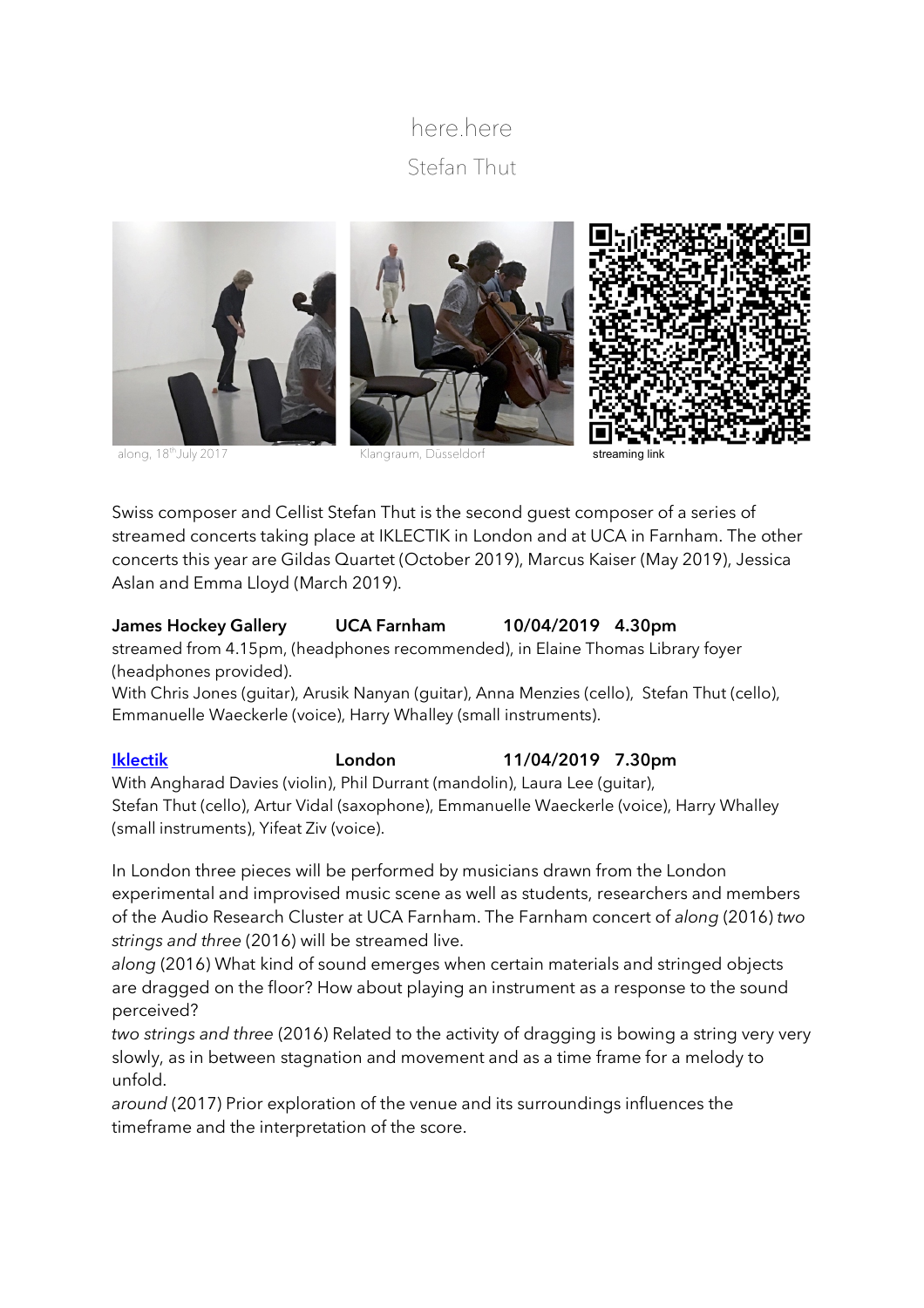Stefan is interested in processes and scores inviting both the performers and the audience to delve into a world. His work often incorporates everyday material alongside traditional instruments. For him "music is directly linked to the sensual, if the sensual is taken in a literal meaning as the starting-point of perceiving music at all." "And thinking about composition, I ask myself what kind of sounds could be added to the sounding world since there are already sounds occurring at every moment. (Interview with Stefan Thut, anothertimbre.com)

"as many of the words already used to describe the fledgling Elsewhere label (who released *about* in 2018) and its music are just as appropriate to Thut's works—ambiguous, innovative, meditative, open, restrained, subtle.... " (John Eyles allaboutjazz, Dec 2018)

Stefan's work has been performed at the Kunstraum Düsseldorf, Kid Ailack Concert Hall Tokyo, Gez-21 Saint Petersburg, University of the Basque Country Bilbao, Lely Amsterdam , the Diapason Gallery, New York and at Säulenhalle Landhaus Solothurn, among other locations. His music and recordings have been released by Edition Wandelweiser Records, Another Timbre, Elsewhere, Intonema, INSUBrecords, Leerraum, to name a few. As interpreter he has premiered solo-pieces by Jürg Frey, Radu Malfatti, Tim Parkinson, James Saunders, Taku Sugimoto, Taku Unami and Manfred Werder and he has performed with the ensemble incidental music in Berlin, Brussels, London and Zurich. stefan-thut.blogspot.com, wandelweiser.de

The here.here concert series, is a collaboration between bookRoom and the Audio Research Cluster at UCA Farnham, curated by Emmanuelle Waeckerle and Harrey Whalley, around their common research in extended, textual, visual, gestural and object scores and ways to integrate or experience technology in text/music/film/performances. The project is supported by UCA research fund, Tom Gillies, Bradley McGinty and Lisa Moore for the live streaming and recording.

### **Iklectik**

'Old Paradise Yard ' 20 Carlisle Ln / Royal Street corner / Archbishop's park, London SE1 7LG **University for the Creative Arts**  Falkner Rd / Farnham / Surrey / GU9 7DS

### **London performers**

**Angharad Davies** is a London based violinist, improviser and composer whose approach to sound involves attentive listening and exploring beyond the sonic confines of her instrument, her classical training and performance expectation. Much of her work involves collaboration. She has released records on Absinth Records, Another Timbre, Potlatch and Confrontrecords. http://www.angharaddavies.com